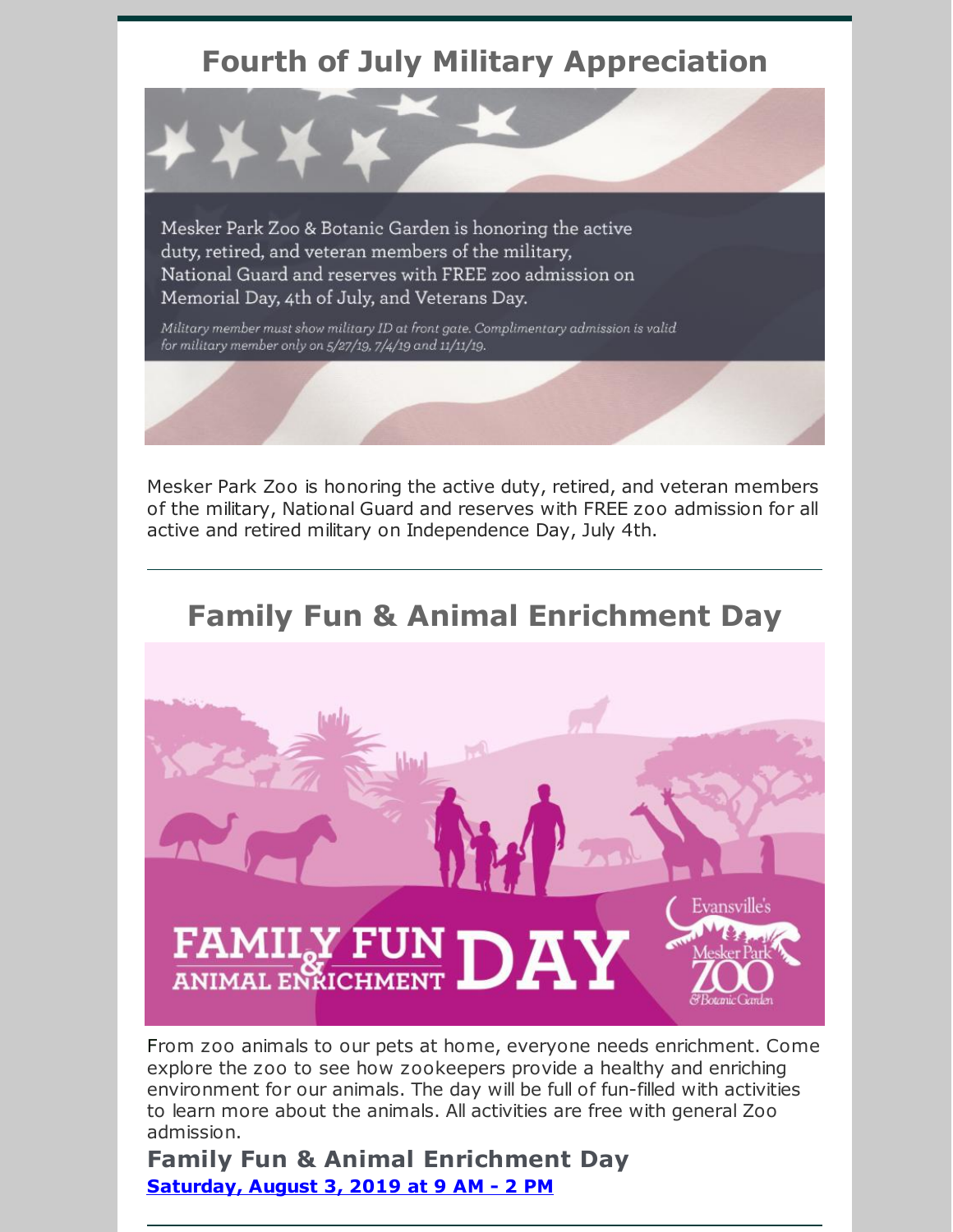

Choose your Plastic Free July

### **Mesker's Green Team invites YOU to join our staff in the Plastic FREE EcoChallenge!**

We are participating in the Plastic Free EcoChallenge, and would like Zoo supporters to join our team - **[Mesker](https://plasticfree.ecochallenge.org/teams/mesker-park-zoo) Park Zoo!**

The Plastic Free EcoChallenge is a 31-day, global challenge to reduce and refuse single-use plastics.The challenge runs from Monday, July 1 to Wednesday, July 31 and is a chance for a lot of people around the world to simultaneously try their hardest to create a HUGE positive impact.

*Trade-off?!* We establish new and improved habits that support a plasticfree world.Rise to the EcoChallenge and let's make a big impact together!

## **JOIN the [EcoCHALLENGE!](https://plasticfree.ecochallenge.org/teams/mesker-park-zoo)**

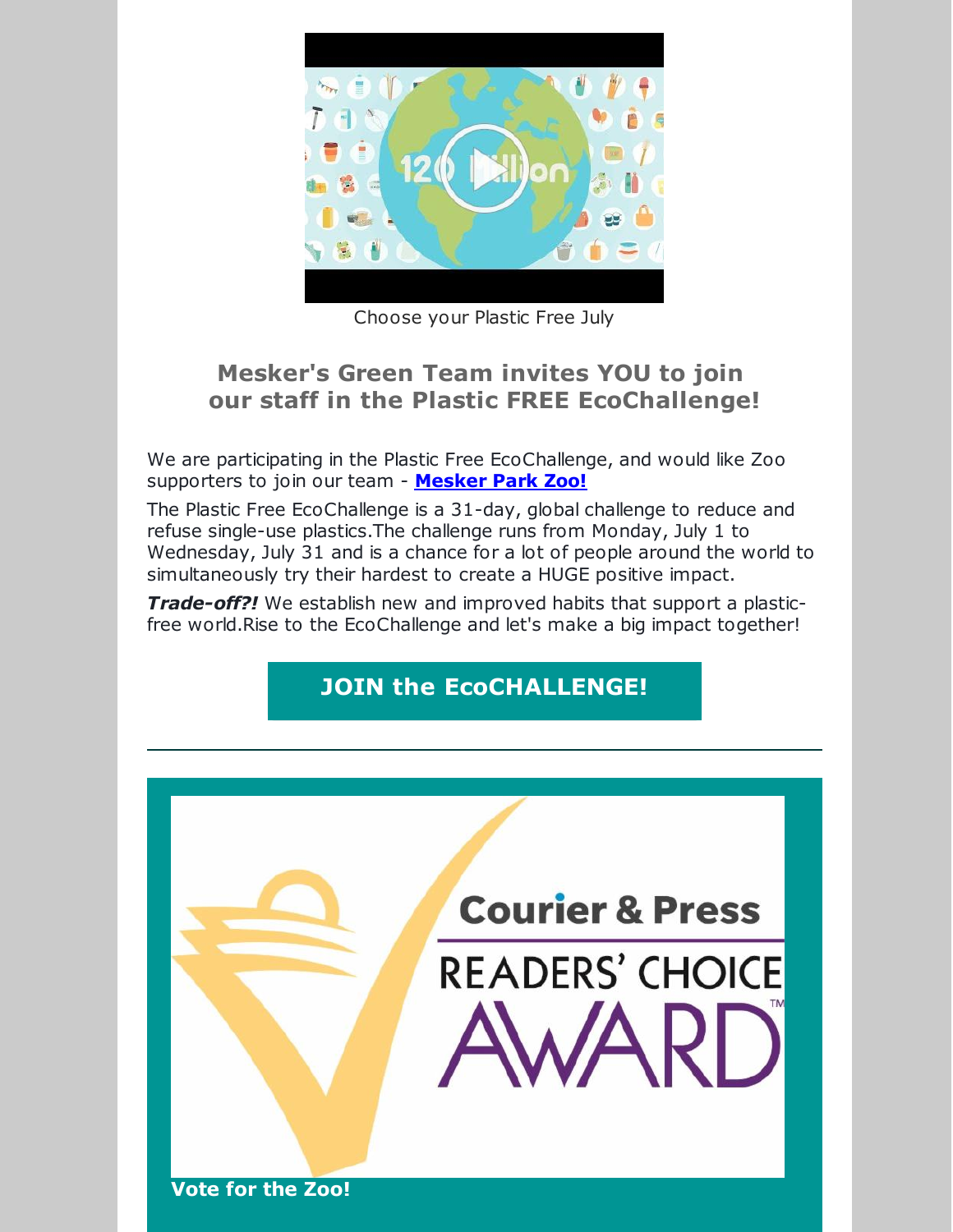Voting is taking place now through July 13th for The Courier & Press Reader's Choice Awards. Support your zoo by voting for us for:

- Best place for a wedding reception
- Best place for a family outing
- Best not-for-profit
- **Best Kid's Birthday Party location!**

### **VOTE [NOW!](https://courierpress.secondstreetapp.com/2019-Evansville-Courier--Press-Readers-Choice-Awards/gallery/?group=322387&fbclid=IwAR1c3pABt6UktCd6MbgyN60gP1jED_Hc2xyMT5yZ8dRUeFQevd2oYAyayBI)**

# **Prime Day is July 15 & 16**

Shop epic deals at smile.amazon.com and Amazon donates.

#### amazonsmile



You can make a difference while you shop Amazon Prime Day deals on July 15 & 16. Simply shop at [smile.amazon.com/ch/35-6031419](https://www.amazon.com/gp/f.html?C=3R042M5YNOXHI&K=3B7YIWAW8HCN0&M=urn:rtn:msg:20190701140331006aefadf7d7479fac45b55f2c20p0na&R=23OO9FMK17H92&T=C&U=http%3A%2F%2Fsmile.amazon.com%2Fch%2F35-6031419&H=7LTA71NO601J8IIWEEXIEFHGY3EA) and AmazonSmile donates to Evansville Zoological Society.

## **You can help bring penguins to our zoo!**



To make the dive to support Penguins of Patagonia visit **[online](https://secure.donorpro.com/mpz-donation)** or contact supportourzoo@meskerparkzoo.com.

Thank you for helping bring penguins to our zoo!